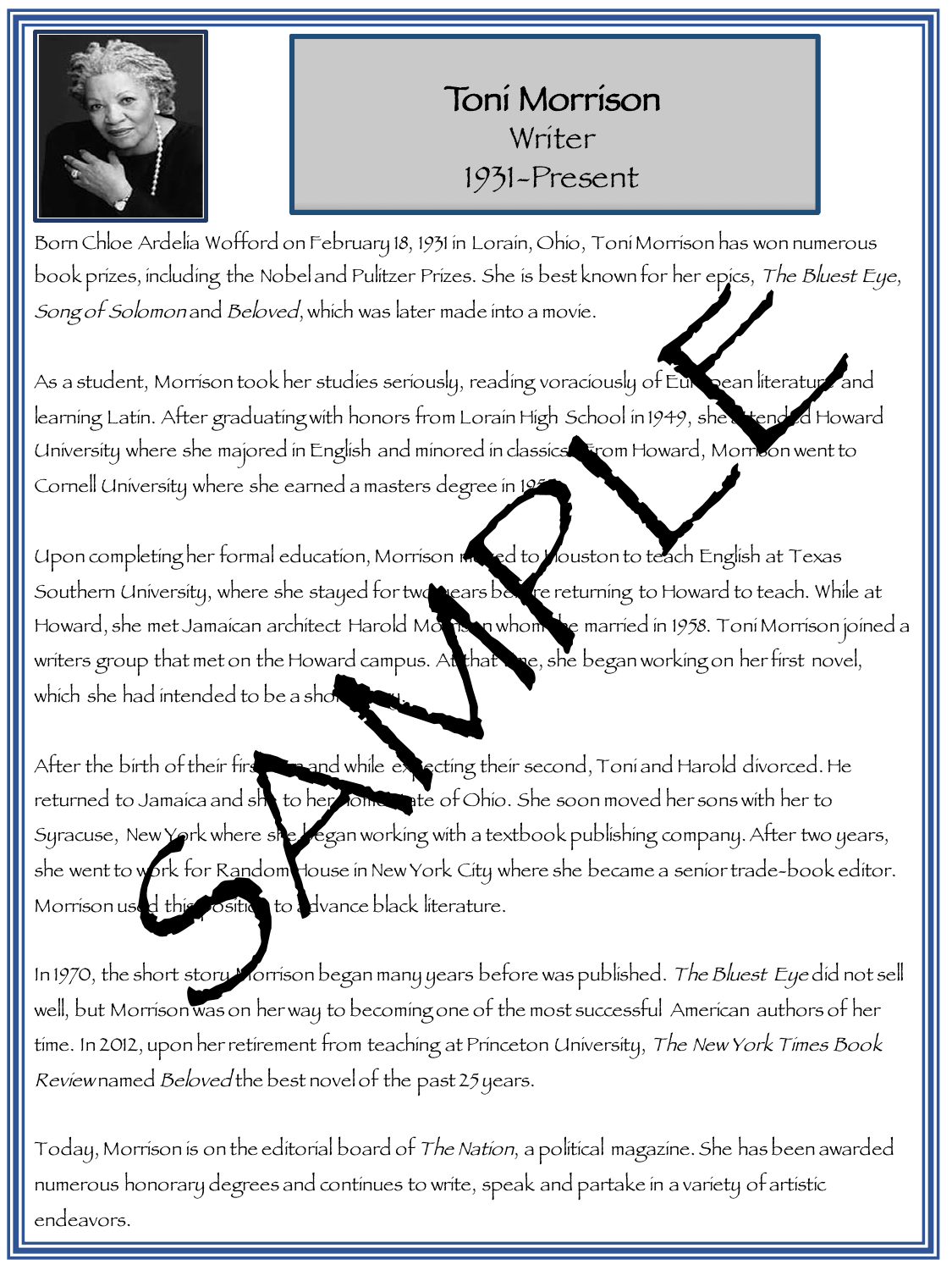| Name_ |                                                                                                     |  |
|-------|-----------------------------------------------------------------------------------------------------|--|
|       | Toní Morríson                                                                                       |  |
| 1.    | Which two well known book prizes has Toni Morrison won?                                             |  |
|       |                                                                                                     |  |
|       |                                                                                                     |  |
|       |                                                                                                     |  |
|       | 2. Asíde from honorary degrees, what is the highest degree Morrison holds?                          |  |
|       |                                                                                                     |  |
|       |                                                                                                     |  |
|       | 3. Morrison did not intend The Bluest Eye to be a novel. What form of the rature did                |  |
|       | start out to write?                                                                                 |  |
|       |                                                                                                     |  |
|       |                                                                                                     |  |
|       | 4. Why did Morrison move to Syracuse, New York?                                                     |  |
|       |                                                                                                     |  |
|       |                                                                                                     |  |
|       |                                                                                                     |  |
|       | New York Times Book Reviewname the best novel of<br>5. Which of Morrison's novels a                 |  |
|       | the past 25 years?                                                                                  |  |
|       |                                                                                                     |  |
|       |                                                                                                     |  |
|       |                                                                                                     |  |
|       | $\mathbb K$ At some point in life the world's beauty becomes enough. You don't<br>6. Toni Merrisons |  |
|       | paint or even remember it. It is enough." What do you think she<br>need to stograph<br>meant?       |  |
|       |                                                                                                     |  |
|       |                                                                                                     |  |
|       |                                                                                                     |  |
|       |                                                                                                     |  |
|       |                                                                                                     |  |
|       |                                                                                                     |  |
|       |                                                                                                     |  |
|       |                                                                                                     |  |

Щ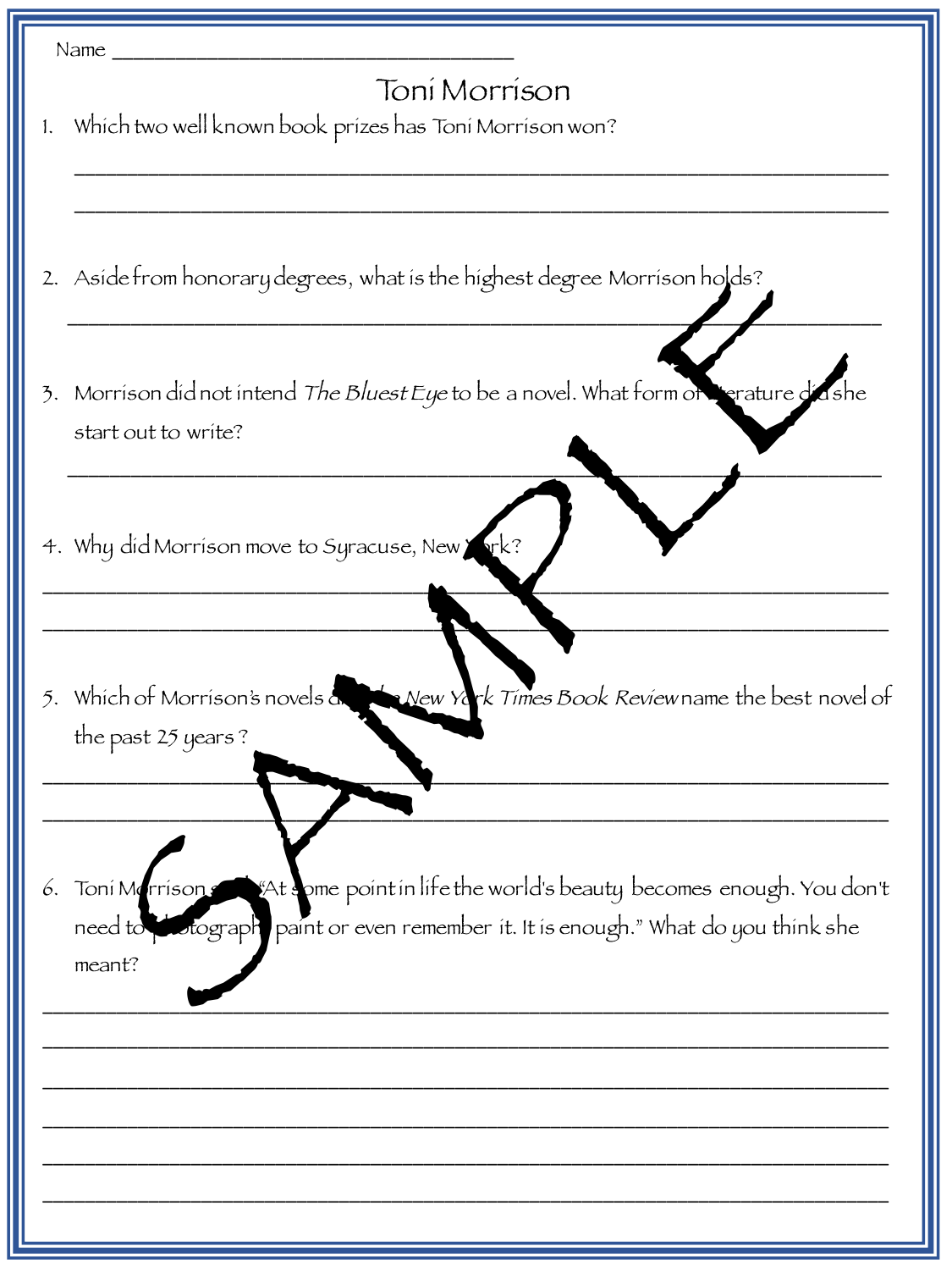

Sonia Sotomayor Supreme Court Justice 1954-Present

Born on June 25, 1954, in New York City, Sonia Sotomayor is the first Supreme Court justice of Hispanic descent. Nominated to the Court by President Barack Obama on May 26, 2009, she is the third female to have served and is among the youngest on the current Court (2016).

Sotomayor's first interest in law began after watching an episode of the television show Perry Mason. She recalled in 1998: "I was going to college and I was going to become an attorney, and I knew that when I was ten. Ten. That's no jest."

Sotomayor was born in The Bronx, New York City to Puerto Rican-born parents. Her father died when she was nine, and she was raised by her mother. He mother placed a strong emphasis on a higher education, pushing her children to become fluent in English and making huge sacrifices to purchase a set of encyclopedias that would give them proper research materials for school. Sotomayor graduated from Cardin Spellman High School and earned a full scholarship to Princeton University, from which she graduated in 1976 with the shest honors. She received her law degree from Yale Law School in 1979. While at Yale, she was an editor at the Yale Law Journal. In June 25, 1954; in New York City, Sonia Sotomagor is the first Supreme Court justice of<br>ic descent. Nominated to the Court by President Barack Obama on May (5, 109, she is<br>male to have served and is among the goungest on

Sotomayor passed the bar 1980 and immediately began work as an assistant district attorney in Manhattan. In 1984 Sotomayor entered private practice while serving on the boards of several organizations. It was are to time that she gained the attention of Senators Edward M. Kennedy and Daniel Patrick Moynihan, who were partially responsible for her appointment as U.S. District Court Judge for the Southern District of New York City. On her 43rd birthday, June 25, 1997, she was nominated for U.S. Second Circuit Court of Appeals by President Bill Clinton. In addition to her work in the Court of Appeals, Sotomayor also began teaching adjunct law at New York University in 1998 and at Columbia Law School in 1999.

Sotomayor maintains a public presence, mostly through making speeches. She frequently speaks at university commencements where her talks focus primarily on ethnic identity and experience, the need for diversity, and America's struggle with the implications of its diverse population.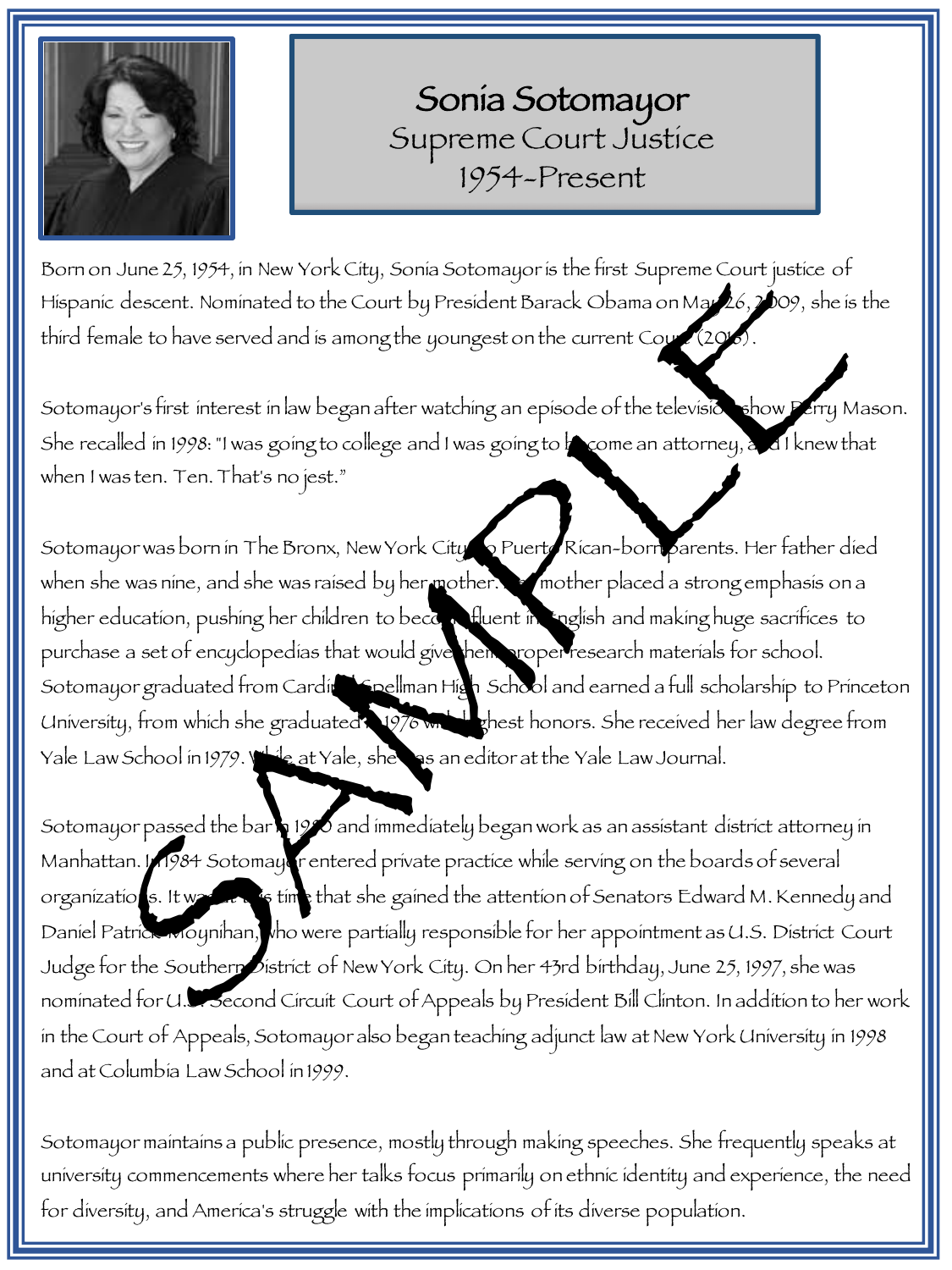| Name $\_$                                                                                                                                                                                                                                                              |
|------------------------------------------------------------------------------------------------------------------------------------------------------------------------------------------------------------------------------------------------------------------------|
| Sonía Sotomayor                                                                                                                                                                                                                                                        |
| 1. What historic first did Sonia Sotomayor achieve?                                                                                                                                                                                                                    |
| 2. What caused Sotomayor to become interested in law?                                                                                                                                                                                                                  |
| 3. In what way was Sotomayor's mother important to her success?                                                                                                                                                                                                        |
| 4. Who took notice of Sotomayor and helped ber get Her first a pointment to a U.S court?                                                                                                                                                                               |
| 5. In addition to being a lawyer judge and publics eaker, what other job has Sonia<br>Sotomayor held?                                                                                                                                                                  |
| 6. Sonia Sotomayor stacs, A your child marches to a different beat, a different drummer,<br>you might just have to so along with that music. Help them achieve what's important to<br>Do you anne this is good advice for parents? Explain your thinking.<br>them. $"$ |
|                                                                                                                                                                                                                                                                        |
|                                                                                                                                                                                                                                                                        |
|                                                                                                                                                                                                                                                                        |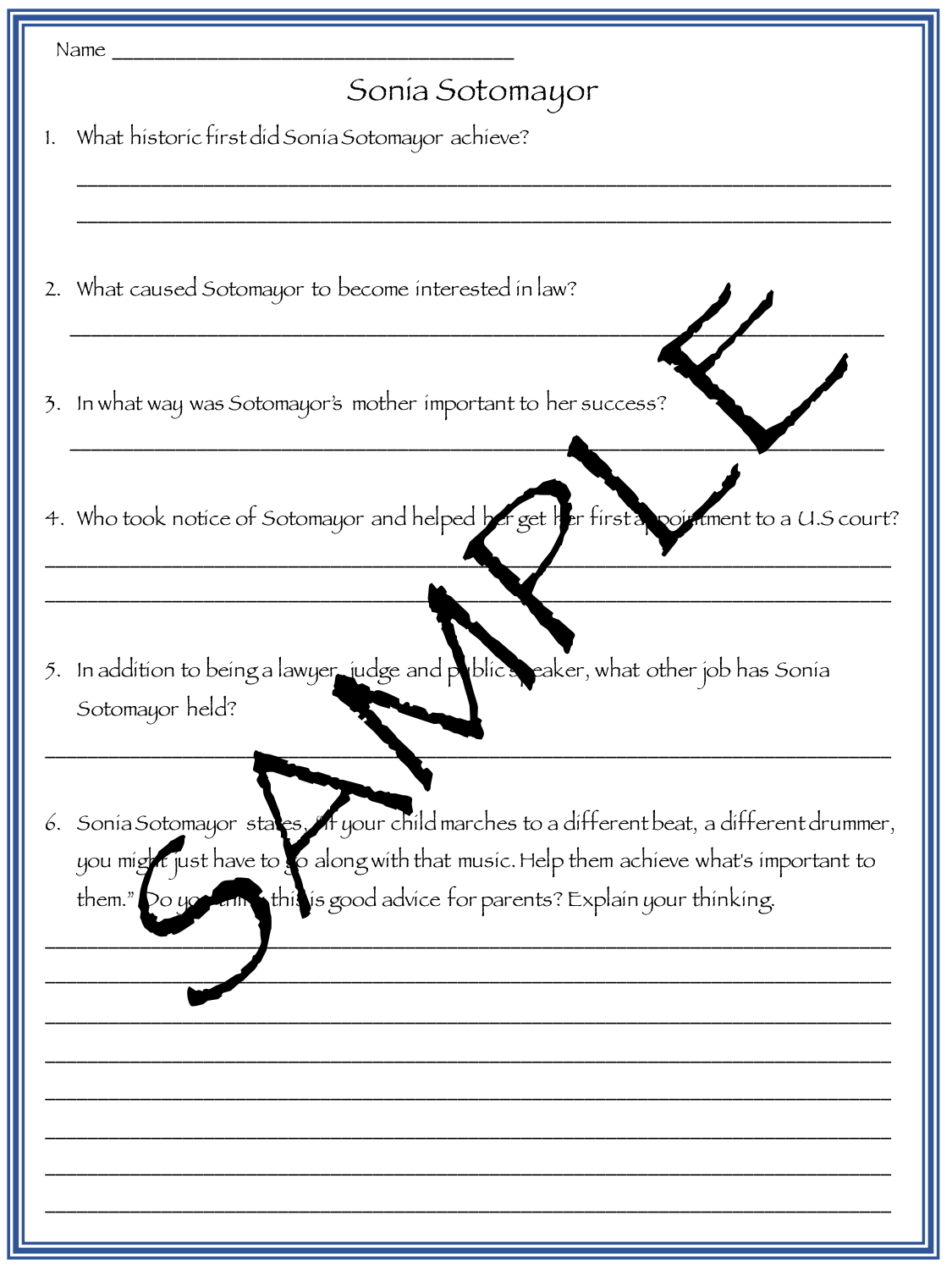

Rachel Carson Biologist and Writer 1907-1964

Rachel Carson was born on a small family farm near Springdale, Pennsylvania on May 27, 1907. As a child she spent a great deal of her time exploring the forests and streams around her farm, developing a great passion for nature. She especially enjoyed the writings of Beatrix Potter, Herman Melville, Joseph Conrad and Robert Louis Stevenson. The natural world, particularly the ocean, was the common thread of her favorite literature. She became a devoted writer at a young age and published her first story in St. Nicholas Magazine when she was just eleven years old.

Carson completed high school in 1925, graduating at the top of her class. The same year, she entered Pennsylvania College for Women (later Chatham College) as in English major. She became inspired by a biology teacher at her college however, and she stitched yer major to biology.

After her graduation in 1929 she held a summer to wship the Marine Biological Laboratory at Woods Hole, Massachusetts. She entered Johns Hopkins University and completed her masters degree in marine zoology in 1932. Carson ext wrote publications for the U.S. Bureau of Fisheries. She also wrote radio scripts for a weekly broadcast, and the series on aquatic life proved surprisingly popular. She soon becant a junior aquatic siologist at the Bureau, analyzing data on fish populations and writing brochures for the public. She was promoted to the position of Editor-in-Chief of all publications for the U.S. Fish and Wildlife Service. With the growing popularity of her books (The Sea Around Us carned the National Book Award in 1951), Carson was able to leave the Bureau and work on her research and writing full-time. Carson moved with her mother to Southport, Maine in 1953. the spent a great deal of her time exploring the forests and streams around her farm, developsis for rature. She especially enjoyed the witings of Beatrix Port of Haman Melvil<br>Contrad and Robert Louis Stevenson. The natura

Carson grew concerned about environmental problems that she believed were caused by synthetic pesticides. The result was the book Silent Spring, published in 1962. Silent Spring warned of a spring without songbirds and led to a nationwide ban on DDT and other pesticides. It inspired a grassroots environmental movement that led to the creation of the U.S. Environmental Protection Agency. Silent Spring is generally credited with inspiring the modern global environmental movement. In its collection of the 100 most important people of the 20th Century, Time magazine declared: "Before there was an environmental movement, there was one brave woman and her very brave book." Rachel Carson died from bone cancer in 1964.